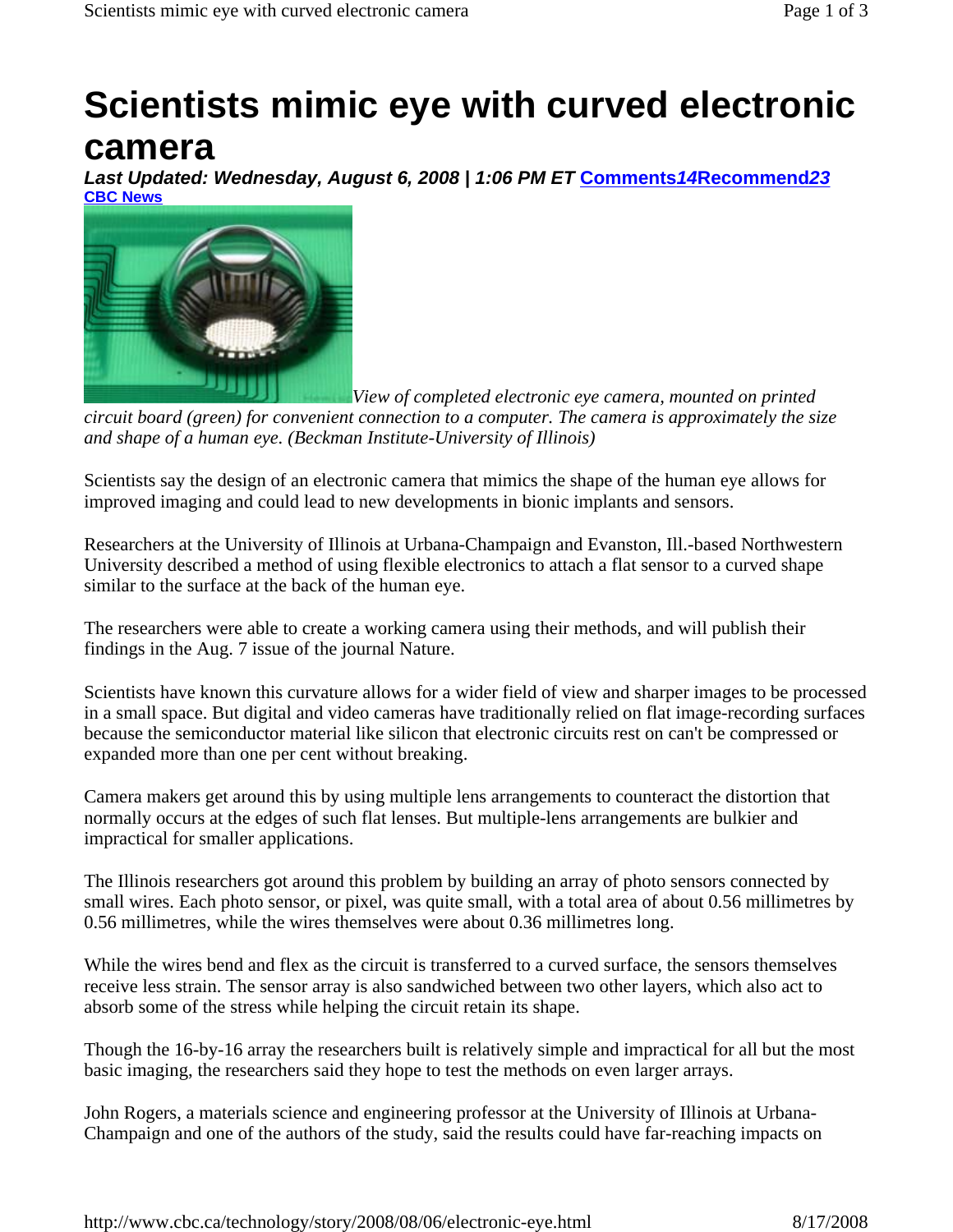optical devices beyond just cameras.

"We believe that some of the most compelling areas of future application involve the intimate, conformal integration of electronics with the human body, in ways that are inconceivable using established technologies," he said in a statement.

"We are working actively with collaborators to explore possibilities in advanced health monitors, prosthetic devices and therapeutic systems."

- Post a comment *14*Comments have been posted
- $\bullet$  Recommend this story *23*People have recommended this story

## **Story comments (***14***)**

Sort: Most recent | First to last | Most recommended

*GaryDale* **wrote:**Posted 2008/08/11

at 4:43 PM ETAnother potential use is as a retina replacement. Similar devices have already been tried experimentally to allow people to see basic shapes. The problem is getting enough pixels to give a high resolution image. In these roles, you don't want to change the lens or other eye parts - just the defective retina.

*Recommendthis comment* Recommend this comment Report abuse

*Gallifrey* **wrote:**Posted 2008/08/07

at 12:17 AM ET@Prime Numbers -

"The human eye works, but is certainly not optimal."

You're right, it's not optimal. It's optical. Har.

In seriousness, it's an amazing bit of technology. The applications are fantastic to think about, from robotics (the military could get a lot of use out of this sort of optical system on drones, and search and rescue robots would have much greater fields of vision) to cybernetics. We're reaching the stage of having actual working mechanical-neural interfaces, so eye replacements have just become a bit more of a future reality.

Simple security and observation tech is likely to gain from this as well.

Neat stuff.

*Recommendthis comment* Recommend this comment Report abuse

*pinocchio* **wrote:**Posted 2008/08/07

at 2:50 AM ETMy apologies, I wasn't trying to stir up a creationism / evolution debate. Just trying to highlight how amazing is this work on vision technology.

**1***Personrecommendedthis comment1*Recommend this comment Report abuse

*Silly RPM* **wrote:**Posted 2008/08/07

at 1:36 AM ETHow long 'til those eyes are better than our God-given ones? 'cause no offense to God, but I want some. In the back of my head.

*Recommendthis comment* Recommend this comment Report abuse

*PrimeNumbers* **wrote:**Posted 2008/08/06

at 7:51 PM ETIf creationism were true, the human eye would not have a blind spot and I'd not need to wear spectacles.

Evolution has been seen, and it works, although doesn't seem to produce totally optimal results. The